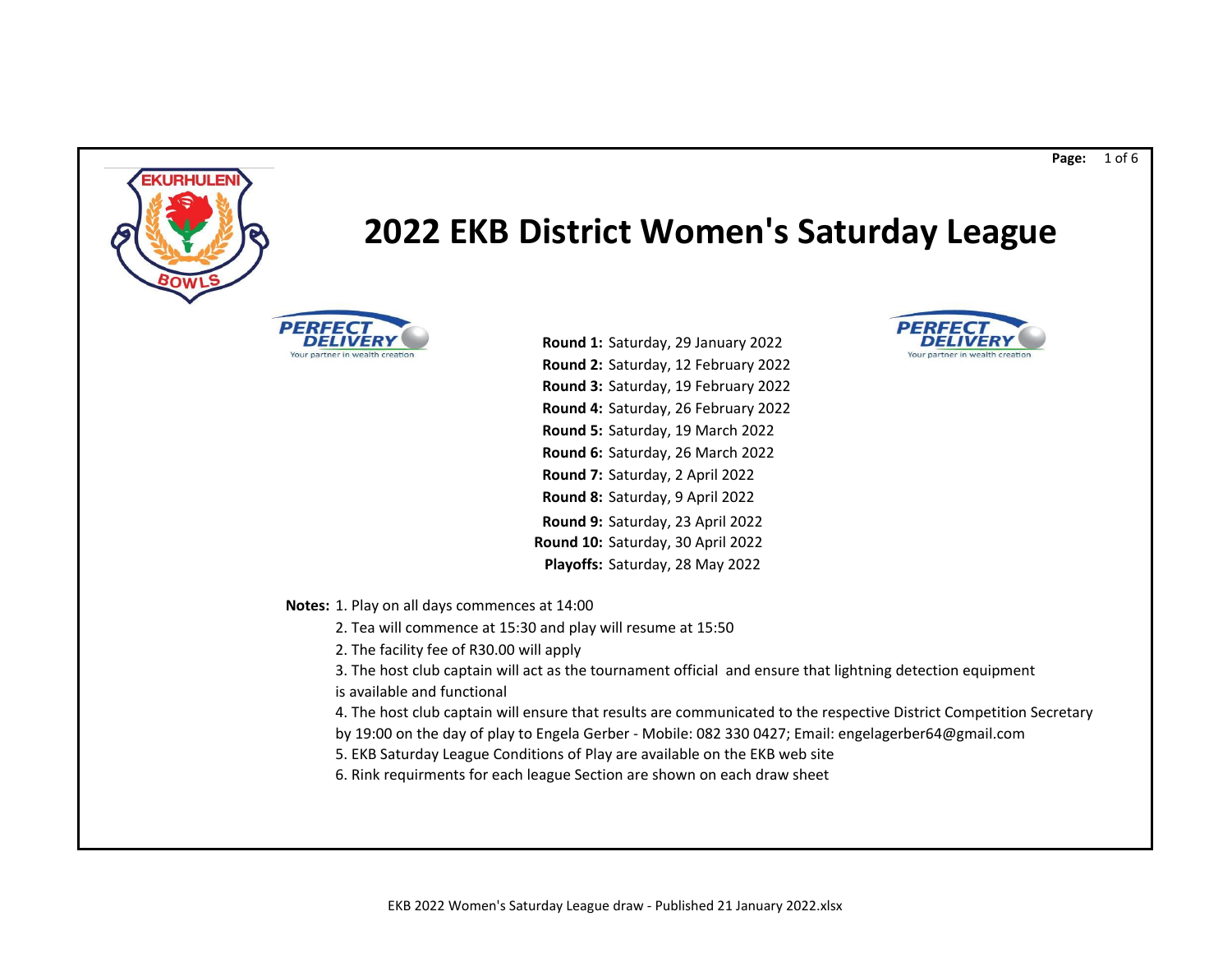| <b>EKURHULEN</b><br>2022 EKB District Women's Saturday League<br><b>2OW</b><br>Division: 1                                                                                                                                                                                                                                                                                                                     |                                                                                                                                                  |                     |              |         |               |                                      |           |               |               |                    |               |              |     | Page: 4 of 6 |
|----------------------------------------------------------------------------------------------------------------------------------------------------------------------------------------------------------------------------------------------------------------------------------------------------------------------------------------------------------------------------------------------------------------|--------------------------------------------------------------------------------------------------------------------------------------------------|---------------------|--------------|---------|---------------|--------------------------------------|-----------|---------------|---------------|--------------------|---------------|--------------|-----|--------------|
| League teams<br><b>AVION</b><br>Avion Park<br><b>PERFECT</b><br><b>PERFECT</b><br>LAKE<br>Lake Club<br>Your partner in wealth creation<br>Your partner in wealth creation<br><b>BOKS</b><br>Boksburg<br><b>BRACK</b><br>Brackenhurst<br><b>DELGER</b><br><b>Delville Germiston</b><br><b>EDEN</b><br>Edenvale<br><b>HEID</b><br>Heidelberg<br><b>READ</b><br>Reading<br>8 Players per team<br>8 Rinks required |                                                                                                                                                  |                     |              |         |               |                                      |           |               |               |                    |               |              |     |              |
| Date                                                                                                                                                                                                                                                                                                                                                                                                           | Rd                                                                                                                                               | Venue               |              | Match 1 |               | 18 ends, 3 sets of 6 ends<br>Match 2 |           |               |               | Match <sub>3</sub> | Match 4       |              |     |              |
| 29 Jan 2022                                                                                                                                                                                                                                                                                                                                                                                                    | $\mathbf{1}$                                                                                                                                     | <b>Brackenhurst</b> | <b>AVION</b> | vs      | LAKE          | <b>BOKS</b>                          | VS        | <b>BRACK</b>  | <b>DELGER</b> | vs                 | <b>EDEN</b>   | <b>HEID</b>  | vs  | <b>READ</b>  |
| 12 Feb 2022                                                                                                                                                                                                                                                                                                                                                                                                    | $\overline{2}$                                                                                                                                   | Boksburg            | <b>AVION</b> | vs      | <b>BOKS</b>   | LAKE                                 | <b>VS</b> | <b>BRACK</b>  | <b>DELGER</b> | vs                 | <b>HEID</b>   | <b>EDEN</b>  | vs  | <b>READ</b>  |
| 19 Feb 2022                                                                                                                                                                                                                                                                                                                                                                                                    | $\mathbf{3}$                                                                                                                                     |                     |              | Bye     |               |                                      | Bye       |               | Bye           |                    |               | Bye          |     |              |
| 26 Feb 2022                                                                                                                                                                                                                                                                                                                                                                                                    | 4                                                                                                                                                | Delville Germiston  | <b>AVION</b> | VS      | <b>BRACK</b>  | LAKE                                 | vs        | <b>BOKS</b>   | <b>DELGER</b> | vs                 | <b>READ</b>   | <b>EDEN</b>  | vs  | <b>HEID</b>  |
| 19 Mar 2022                                                                                                                                                                                                                                                                                                                                                                                                    | 5                                                                                                                                                | Lake Club           | <b>AVION</b> | vs      | <b>DELGER</b> | LAKE                                 | <b>VS</b> | <b>EDEN</b>   | <b>BOKS</b>   | vs                 | <b>HEID</b>   | <b>BRACK</b> | vs  | READ         |
| 26 Mar 2022                                                                                                                                                                                                                                                                                                                                                                                                    | 6<br><b>AVION</b><br><b>EDEN</b><br>LAKE<br><b>HEID</b><br><b>BOKS</b><br><b>READ</b><br><b>BRACK</b><br>Edenvale<br>vs<br>vs<br><b>VS</b><br>vs |                     |              |         |               |                                      |           |               |               |                    | <b>DELGER</b> |              |     |              |
| 2 Apr 2022                                                                                                                                                                                                                                                                                                                                                                                                     | $\overline{7}$                                                                                                                                   |                     |              | Bye     |               |                                      | Bye       |               |               | Bye                |               |              | Bye |              |
| 9 Apr 2022                                                                                                                                                                                                                                                                                                                                                                                                     | 8                                                                                                                                                | Reading             | <b>AVION</b> | vs      | <b>HEID</b>   | LAKE                                 | vs        | <b>READ</b>   | <b>BOKS</b>   | vs                 | <b>DELGER</b> | <b>BRACK</b> | vs  | <b>EDEN</b>  |
| 23 Apr 2022                                                                                                                                                                                                                                                                                                                                                                                                    | 9                                                                                                                                                | Heidelberg          | <b>AVION</b> | vs      | <b>READ</b>   | LAKE                                 | vs        | <b>DELGER</b> | <b>BOKS</b>   | vs                 | <b>EDEN</b>   | <b>BRACK</b> | vs  | <b>HEID</b>  |
| 30 Apr 2022                                                                                                                                                                                                                                                                                                                                                                                                    | 10<br>Bye<br>Bye<br>Bye<br>Bye                                                                                                                   |                     |              |         |               |                                      |           |               |               |                    |               |              |     |              |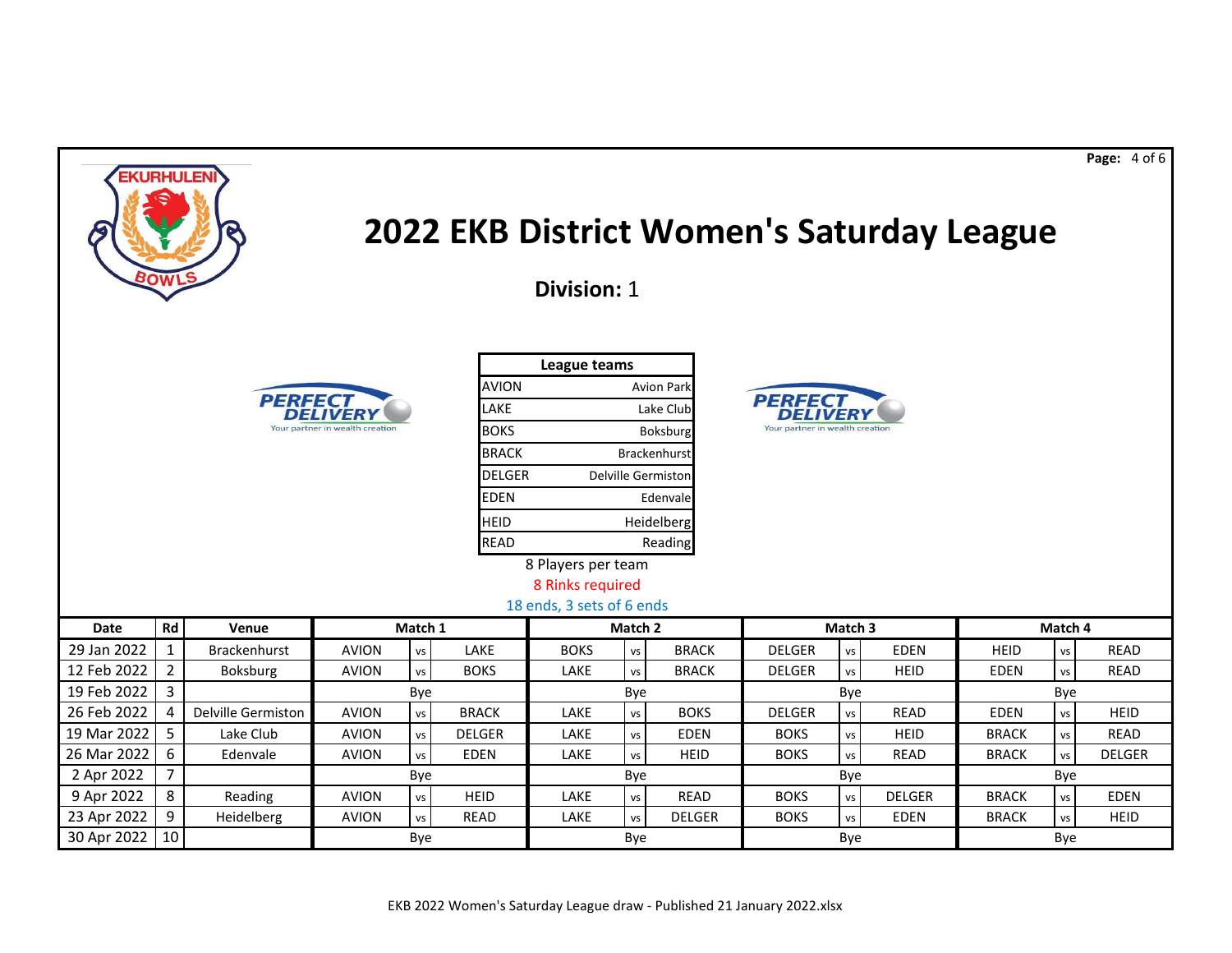

## **2022 EKB District Women's Saturday League**

**PERF** 

*DELIVER* 

Your partner in wealth creation

**Page:** 2 of 6

**Division:** Premier

## **Section:** A



| League teams  |                     |  |  |  |  |  |  |  |  |  |
|---------------|---------------------|--|--|--|--|--|--|--|--|--|
| <b>BENCC</b>  | Benoni CC           |  |  |  |  |  |  |  |  |  |
| <b>EDEN</b>   | Edenvale            |  |  |  |  |  |  |  |  |  |
| LAKE          | Lake Club           |  |  |  |  |  |  |  |  |  |
| <b>MODDER</b> | Modderfontein       |  |  |  |  |  |  |  |  |  |
| <b>NMEAD</b>  | Northmead           |  |  |  |  |  |  |  |  |  |
| <b>STOWN</b>  | <b>Springs Town</b> |  |  |  |  |  |  |  |  |  |

8 Players per team

6 Rinks required

18 ends, 3 sets of 6 ends

| Date        | Rd | Venue               | Match 1      |           |               | Match 2     |      | Match <sub>3</sub> |               |           |               |  |
|-------------|----|---------------------|--------------|-----------|---------------|-------------|------|--------------------|---------------|-----------|---------------|--|
| 29 Jan 2022 |    | Benoni CC           | <b>BENCC</b> | <b>VS</b> | <b>EDEN</b>   | LAKE        | vs   | <b>NMEAD</b>       | <b>MODDER</b> | VS        | <b>STOWN</b>  |  |
| 12 Feb 2022 |    | Lake Club           | <b>BENCC</b> | <b>VS</b> | LAKE          | <b>EDEN</b> | vs   | <b>STOWN</b>       | <b>MODDER</b> | vs        | <b>NMEAD</b>  |  |
| 19 Feb 2022 |    | Northmead           | <b>BENCC</b> | <b>VS</b> | <b>MODDER</b> | <b>EDEN</b> | vs l | LAKE               | <b>NMEAD</b>  | <b>VS</b> | <b>STOWN</b>  |  |
| 26 Feb 2022 |    | Modderfontein       | <b>BENCC</b> | VS        | <b>NMEAD</b>  | <b>EDEN</b> | vs   | <b>MODDER</b>      | LAKE          | <b>VS</b> | <b>STOWN</b>  |  |
| 19 Mar 2022 |    | Edenvale            | <b>BENCC</b> | <b>VS</b> | <b>STOWN</b>  | <b>EDEN</b> | vs   | <b>NMEAD</b>       | LAKE          | VS        | <b>MODDER</b> |  |
| 26 Mar 2022 | 6  | <b>Springs Town</b> | <b>BENCC</b> | VS        | <b>EDEN</b>   | LAKE        | vs   | <b>NMEAD</b>       | <b>MODDER</b> | VS        | <b>STOWN</b>  |  |
| 2 Apr 2022  |    | Northmead           | <b>BENCC</b> | <b>VS</b> | LAKE          | <b>EDEN</b> | vs   | <b>STOWN</b>       | <b>MODDER</b> | VS        | <b>NMEAD</b>  |  |
| 9 Apr 2022  | 8  | Edenvale            | <b>BENCC</b> | <b>VS</b> | <b>MODDER</b> | <b>EDEN</b> | vs l | <b>LAKE</b>        | <b>NMEAD</b>  | VS        | <b>STOWN</b>  |  |
| 23 Apr 2022 | 9  | Benoni CC           | <b>BENCC</b> | <b>VS</b> | <b>NMEAD</b>  | <b>EDEN</b> | vs   | <b>MODDER</b>      | LAKE          | VS        | <b>STOWN</b>  |  |
| 30 Apr 2022 | 10 | Lake Club           | <b>BENCC</b> | VS I      | <b>STOWN</b>  | <b>EDEN</b> | vs   | <b>NMEAD</b>       | LAKE          | VS        | <b>MODDER</b> |  |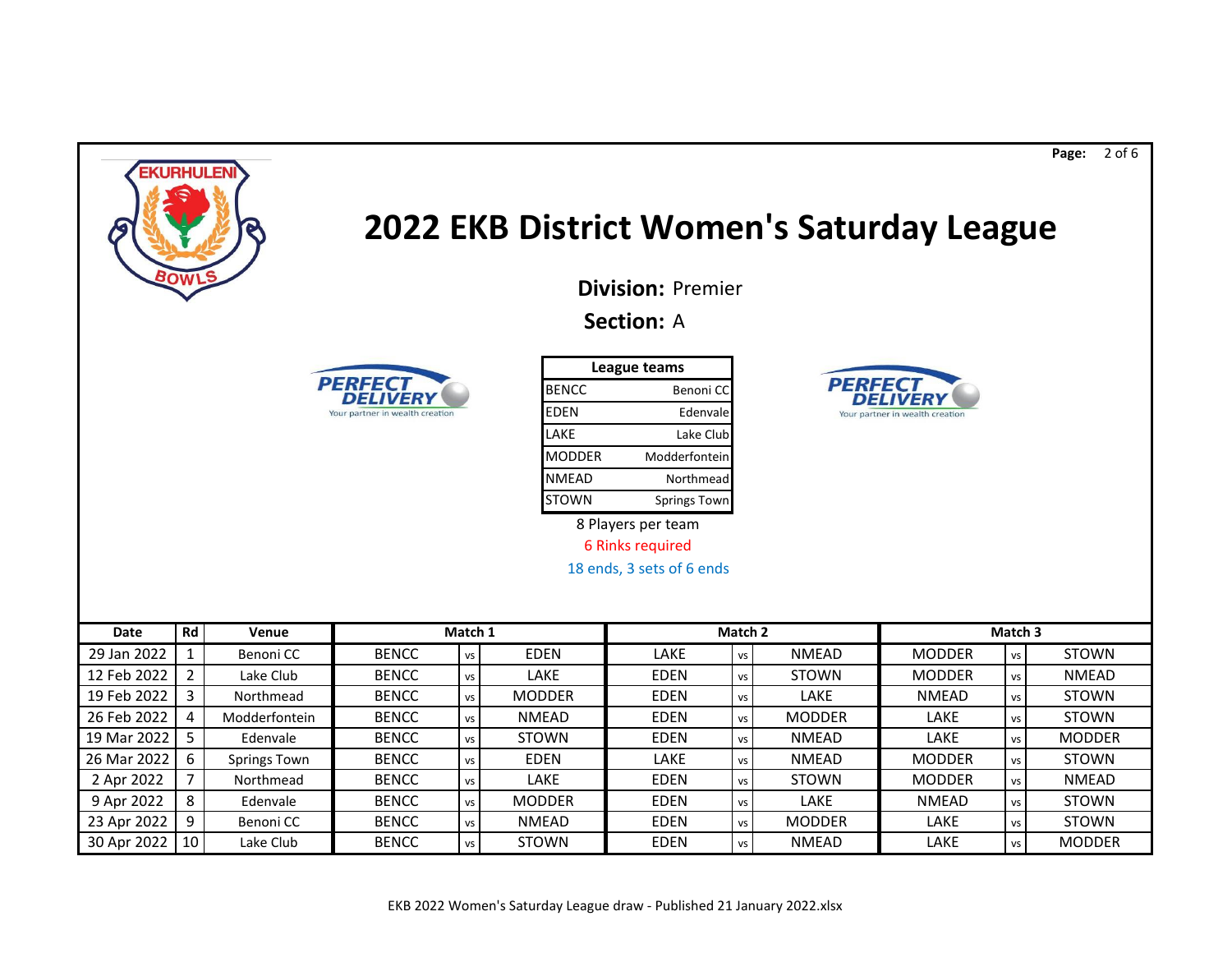| <b>EKURHULEN</b><br>2022 EKB District Women's Saturday League<br><b>¤OW</b><br><b>Division: 2</b> |                     |                                 |            |                        |               |                    |           |                                 |               |           |              |              |           | Page: 5 of 6 |
|---------------------------------------------------------------------------------------------------|---------------------|---------------------------------|------------|------------------------|---------------|--------------------|-----------|---------------------------------|---------------|-----------|--------------|--------------|-----------|--------------|
| League teams                                                                                      |                     |                                 |            |                        |               |                    |           |                                 |               |           |              |              |           |              |
|                                                                                                   |                     |                                 |            |                        | <b>ALB</b>    |                    |           | Alberton                        |               |           |              |              |           |              |
|                                                                                                   |                     | <b>PERFEC</b>                   |            |                        | <b>ATLAS</b>  |                    |           | Atlas                           | <b>PERFEC</b> |           |              |              |           |              |
|                                                                                                   |                     | Your partner in wealth creation |            | <b>BENONI</b><br>Benon |               |                    |           | Your partner in wealth creation |               |           |              |              |           |              |
| <b>BOKS</b><br>Boksburg                                                                           |                     |                                 |            |                        |               |                    |           |                                 |               |           |              |              |           |              |
|                                                                                                   |                     |                                 |            |                        | <b>EDEN</b>   |                    | Edenvale  |                                 |               |           |              |              |           |              |
|                                                                                                   |                     |                                 |            |                        | <b>KEMP</b>   |                    |           | <b>Kempton Park</b>             |               |           |              |              |           |              |
|                                                                                                   |                     |                                 |            |                        | <b>BENCC</b>  |                    |           | Benoni CC                       |               |           |              |              |           |              |
|                                                                                                   |                     |                                 |            |                        | <b>NMEAD</b>  |                    | Northmead |                                 |               |           |              |              |           |              |
|                                                                                                   |                     |                                 |            |                        |               | 6 Players per team |           |                                 |               |           |              |              |           |              |
|                                                                                                   |                     |                                 |            |                        |               | 8 Rinks required   |           |                                 |               |           |              |              |           |              |
| 18 ends, 3 sets of 6 ends                                                                         |                     |                                 |            |                        |               |                    |           |                                 |               |           |              |              |           |              |
| <b>Date</b>                                                                                       | <b>Rd</b>           | Venue                           |            | Match 1                |               |                    | Match 2   |                                 |               | Match 3   |              |              | Match 4   |              |
| 29 Jan 2022                                                                                       | $\mathbf{1}$        | Atlas                           | ALB        | vs                     | <b>ATLAS</b>  | <b>BENONI</b>      | <b>VS</b> | <b>BOKS</b>                     | <b>EDEN</b>   | vs        | <b>KEMP</b>  | <b>BENCC</b> | VS        | <b>NMEAD</b> |
| 12 Feb 2022                                                                                       | $\overline{2}$      | Benoni                          | <b>ALB</b> | vs                     | <b>BENONI</b> | <b>ATLAS</b>       | <b>VS</b> | <b>BOKS</b>                     | <b>EDEN</b>   | vs<br>Bye | <b>BENCC</b> | <b>KEMP</b>  | <b>VS</b> | <b>NMEAD</b> |
| 19 Feb 2022                                                                                       | $\mathbf{3}$        |                                 |            | Bye                    |               |                    | Bye       |                                 |               |           | Bye          |              |           |              |
| 26 Feb 2022                                                                                       | 4                   | Northmead                       | ALB        | VS                     | <b>BOKS</b>   | <b>ATLAS</b>       | vs        | <b>BENONI</b>                   | <b>EDEN</b>   | vs        | <b>NMEAD</b> | <b>KEMP</b>  | VS        | <b>BENCC</b> |
| 19 Mar 2022                                                                                       | 5                   | Alberton                        | ALB        | vs                     | <b>EDEN</b>   | <b>ATLAS</b>       | vs        | <b>KEMP</b>                     | <b>BENONI</b> | vs        | <b>BENCC</b> | <b>BOKS</b>  | <b>VS</b> | <b>NMEAD</b> |
| 26 Mar 2022                                                                                       | 6<br>$\overline{7}$ | Kempton Park                    | <b>ALB</b> | vs                     | <b>KEMP</b>   | <b>ATLAS</b>       | vs        | <b>BENCC</b>                    | <b>BENONI</b> | vs        | <b>NMEAD</b> | <b>BOKS</b>  | <b>VS</b> | <b>EDEN</b>  |
| 2 Apr 2022<br>9 Apr 2022                                                                          | 8                   | Boksburg                        | ALB        | Bye                    | <b>BENCC</b>  | <b>ATLAS</b>       | Bye       | <b>NMEAD</b>                    | <b>BENONI</b> | Bye<br>vs | <b>EDEN</b>  | <b>BOKS</b>  | Bye<br>vs | <b>KEMP</b>  |
| 23 Apr 2022                                                                                       | 9                   | Edenvale                        | <b>ALB</b> | VS<br><b>VS</b>        | <b>NMEAD</b>  | <b>ATLAS</b>       | vs<br>vs  | <b>EDEN</b>                     | <b>BENONI</b> | <b>VS</b> | <b>KEMP</b>  | <b>BOKS</b>  | <b>VS</b> | <b>BENCC</b> |
| 30 Apr 2022                                                                                       | 10                  |                                 |            | Bye                    |               |                    | Bye       |                                 |               | Bye       |              |              | Bye       |              |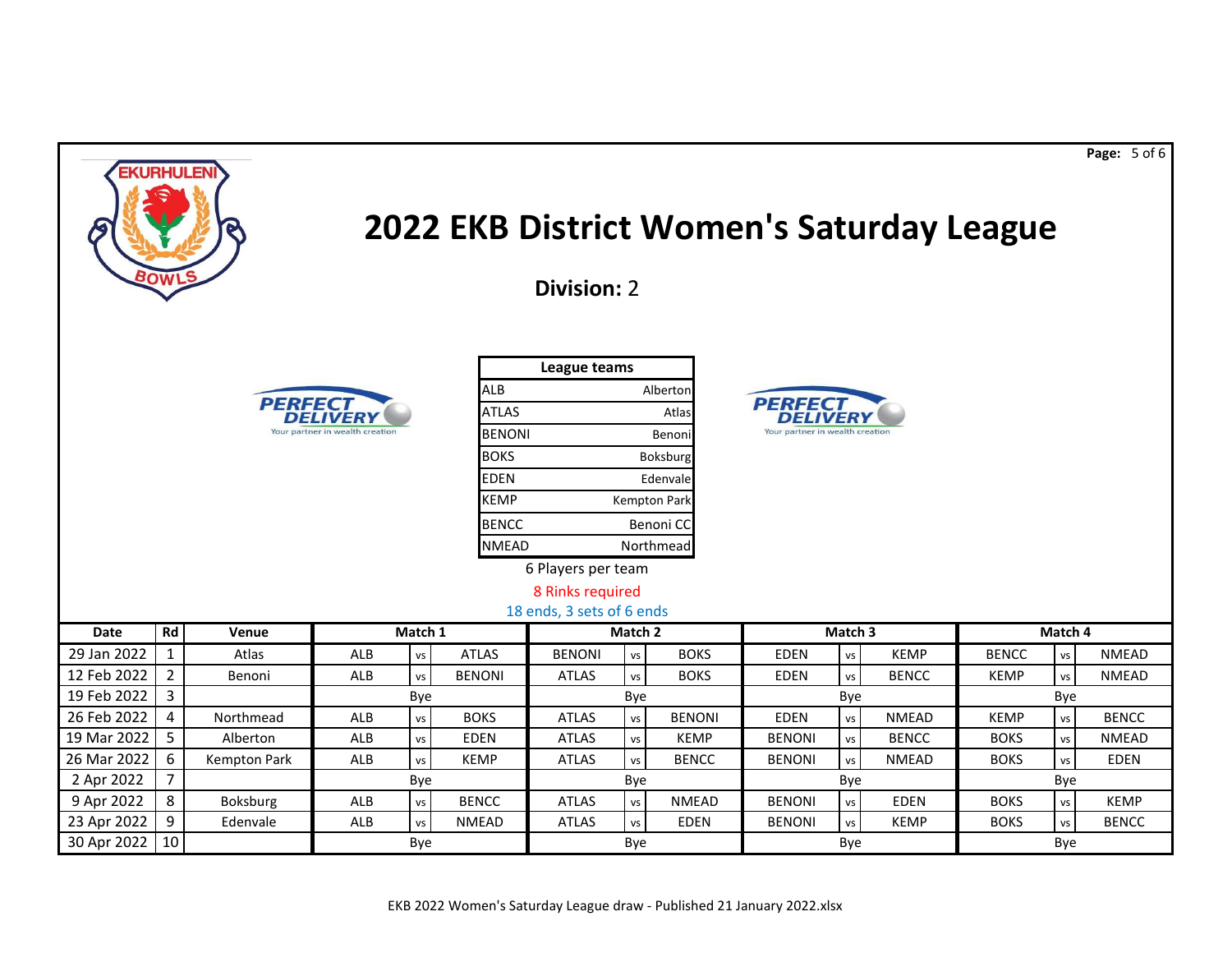